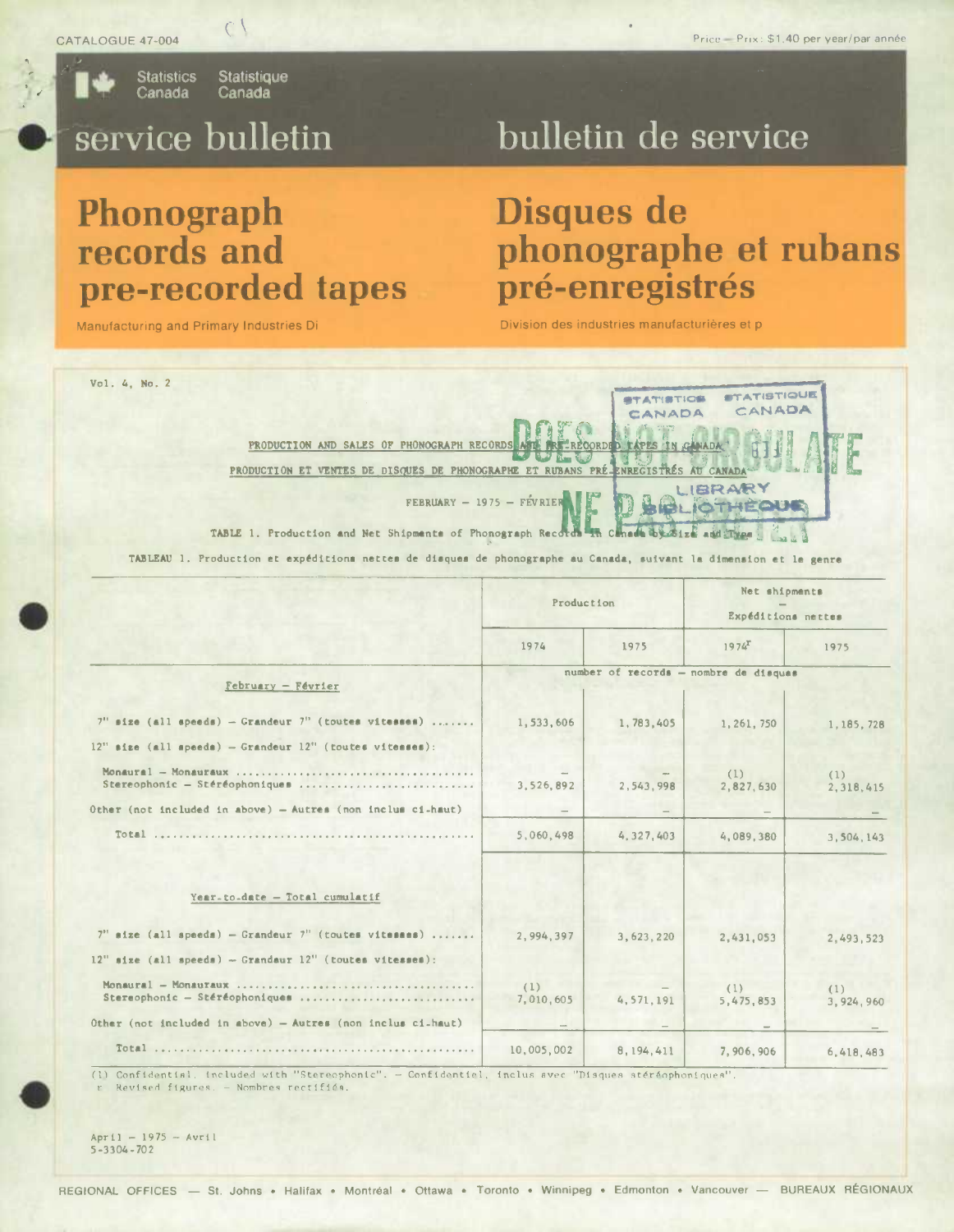| TABLEAU 2. Ventes de disques de phonographe pressés au Canada par région, etc. |  |  |  |  |  |  |  |  |  |  |  |  |
|--------------------------------------------------------------------------------|--|--|--|--|--|--|--|--|--|--|--|--|
|--------------------------------------------------------------------------------|--|--|--|--|--|--|--|--|--|--|--|--|

|                                                                                                                                            | Net value of sales (distributor's<br>net selling price)<br>Valeur nette des ventes (prix de<br>vente net du distributeur) |                                      |  |
|--------------------------------------------------------------------------------------------------------------------------------------------|---------------------------------------------------------------------------------------------------------------------------|--------------------------------------|--|
|                                                                                                                                            | 1974                                                                                                                      | 1975                                 |  |
|                                                                                                                                            |                                                                                                                           | dollars                              |  |
| <b>February - Février</b>                                                                                                                  |                                                                                                                           |                                      |  |
|                                                                                                                                            |                                                                                                                           |                                      |  |
| Atlantic proyinces - Provinces de l'Atlantique<br>Quebec and Eastern Ontario - Québec et l'est. de l'Ontario                               | 307, 193<br>1,633,972<br>2,646,750                                                                                        | 265, 336<br>1.860.929<br>2, 644, 719 |  |
| Lakehead Ontario, Manitoba and Saskatchewan - Tête des Grands Lacs de                                                                      | 351, 101<br>539.668                                                                                                       | 433, 865<br>1,061,182                |  |
|                                                                                                                                            | 812,357                                                                                                                   | 827.159                              |  |
| Canada, total<br>.                                                                                                                         | 6, 291, 041                                                                                                               | 7.093.190                            |  |
| <b>AUGURITORIA</b>                                                                                                                         |                                                                                                                           |                                      |  |
| Undistributed - Non-distribués:                                                                                                            |                                                                                                                           |                                      |  |
| Record club sales $(1)$ - Ventes des clubs de disques $(1)$<br>Custom sales, liquidation sales, etc. $(2)$ - Ventes sur commande apéciale. | (3)                                                                                                                       | (1)                                  |  |
|                                                                                                                                            | 995.662                                                                                                                   | 346.596                              |  |
|                                                                                                                                            | 7,286,703                                                                                                                 | 7.439.786                            |  |
| Year-to-date - Total cumulatif                                                                                                             |                                                                                                                           |                                      |  |
| Atlantic provinces - Provinces de l'Atlantique                                                                                             | 528.026                                                                                                                   | 388,291                              |  |
| Québec and Eastern Ontario - Québec et l'est de l'Ontario<br>Lakehead Ontario, Manitoba and Saskatchewan - Tête das Granda Lacs de         | 3, 315, 779<br>4,930,605                                                                                                  | 3,427,089<br>4,705,561               |  |
|                                                                                                                                            | 693,694<br>1.096.568                                                                                                      | 707, 122                             |  |
|                                                                                                                                            | 1,617,807                                                                                                                 | 1,681,388<br>1.369.431               |  |
|                                                                                                                                            | 12, 182, 479                                                                                                              | 12, 278, 882                         |  |
| Undistributed - Non-distribués:                                                                                                            |                                                                                                                           |                                      |  |
| Record club sales (1) - Ventes des clubs de disques (1)<br>Custom sales, liquidation sales, etc. $(2)$ - Ventes sur commande spéciale.     | (3)                                                                                                                       | (3)                                  |  |
|                                                                                                                                            | 2,052,820                                                                                                                 | 633, 127                             |  |
|                                                                                                                                            | 14, 235, 299                                                                                                              | 12,912,009                           |  |

Note: Atlantic provinces: Newfoundland, Prince Edward Island, Nova Scotis and New Brunswick. Quabec and Eastern Ontario: Ancludes the Ottaws Valley and Eastern Ontario as far west as Kingston. Ontario: Excludes Eastern Ontario, the Ottaws<br>Valley and Lakehead Ontario, 1.e. the Northwestern part of Ontario as far east as Thunder Bay. - Nota: P de Thunder Bay.

(1) Shown at estimated distributor's selling price. - Valeurs fondées sur une évaluation des prix de vente des distributeurs.

(2) Shown at actual net billing price. - Valeurs fondéas sur les prix réels nets facturés.<br>(3) Confidential, included with "Custom sales". - Confidentiel, inclus avec "Ventes sur commande spéciale".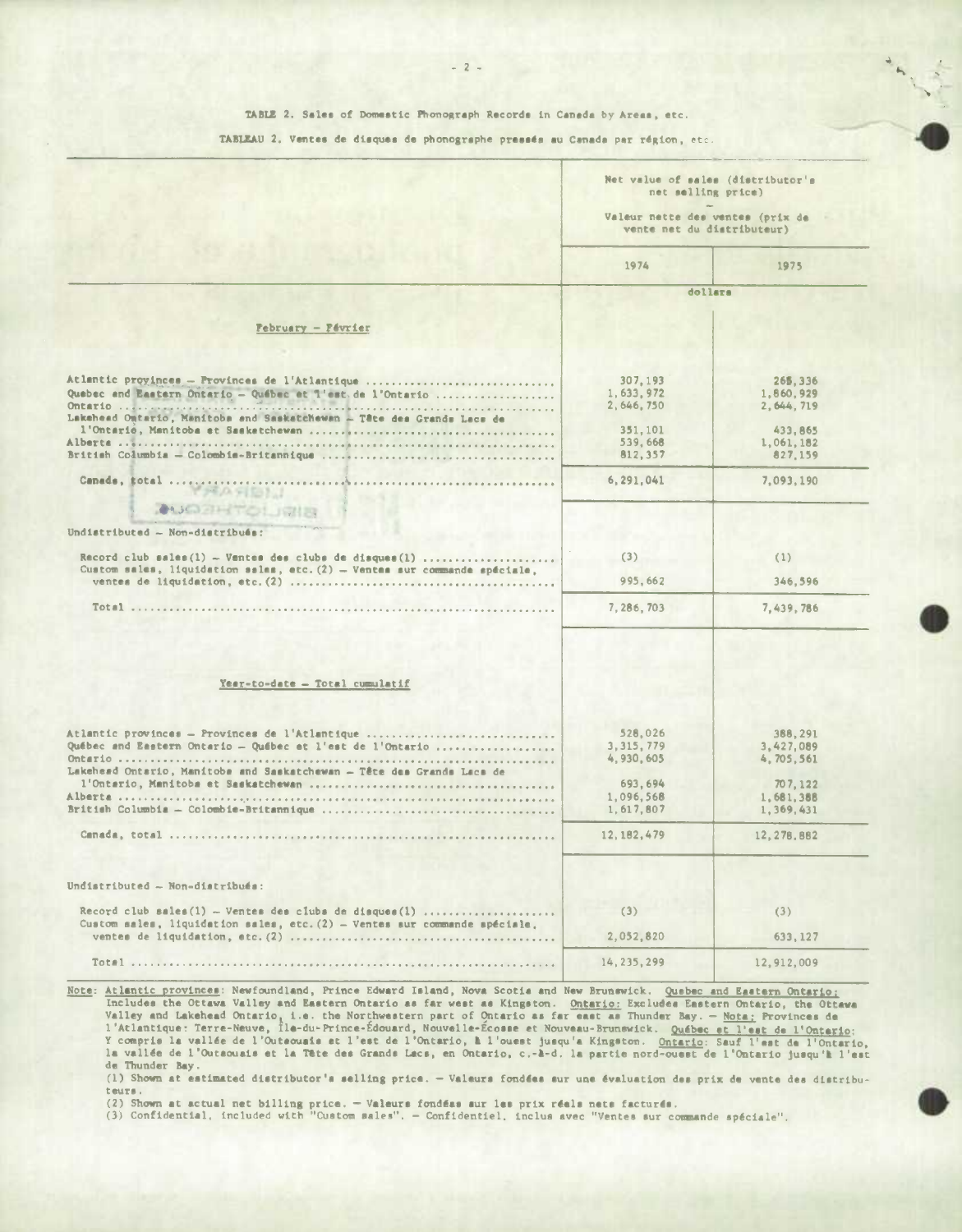#### TABLE 3. Sales of Pre-recorded Tapes in Canada by Areas, etc.

-3-

TABLEAU 3. Ventes de rubans pré-enregistrés au Canada par région, etc.

|                                                                                          | Net value of sales (distributor's<br>net selling price)<br>Valeur nette des ventes (prix de<br>vente net du distributeur) |                                                                                          |
|------------------------------------------------------------------------------------------|---------------------------------------------------------------------------------------------------------------------------|------------------------------------------------------------------------------------------|
|                                                                                          |                                                                                                                           |                                                                                          |
|                                                                                          | 1974                                                                                                                      | 1975                                                                                     |
|                                                                                          | dollars                                                                                                                   |                                                                                          |
|                                                                                          |                                                                                                                           |                                                                                          |
| $February - Février$                                                                     |                                                                                                                           |                                                                                          |
|                                                                                          |                                                                                                                           |                                                                                          |
| Atlantic provinces - Provinces de l'Atlantique                                           | 127,236                                                                                                                   | 112,283                                                                                  |
| Quebec and Eastern Ontario - Québec et l'est de l'Ontario                                | 322,662                                                                                                                   | 302.102                                                                                  |
|                                                                                          | 945, 898                                                                                                                  | 1,060,134                                                                                |
| Lakehaad Ontario, Manitoba and Saakatchewan - Tête des Grands Lacs de                    |                                                                                                                           |                                                                                          |
|                                                                                          | 156,680<br>241.630                                                                                                        | 238,434                                                                                  |
|                                                                                          | 266,430                                                                                                                   | 488,442<br>296,298                                                                       |
|                                                                                          |                                                                                                                           |                                                                                          |
|                                                                                          | 2,060,536                                                                                                                 | 2,497,693                                                                                |
|                                                                                          |                                                                                                                           |                                                                                          |
| Undistributed - Non-distribués:                                                          |                                                                                                                           |                                                                                          |
| Record club sales $(1)$ - Ventes des clubs de disques $(1)$                              | (3)                                                                                                                       | (3)                                                                                      |
| Custom sales, liquidation sales, etc. $(2)$ - Ventes sur commande spéciale.              |                                                                                                                           |                                                                                          |
|                                                                                          | 710,456                                                                                                                   | 426,635                                                                                  |
|                                                                                          | 2,770,992                                                                                                                 | 2,924,328                                                                                |
|                                                                                          |                                                                                                                           |                                                                                          |
| Year-to-date - Total cumulatif                                                           |                                                                                                                           |                                                                                          |
|                                                                                          |                                                                                                                           |                                                                                          |
|                                                                                          |                                                                                                                           |                                                                                          |
| Atlantic provinces - Provinces de l'Atlantique                                           | 200,740<br>616,666                                                                                                        |                                                                                          |
| Quebec and Eastern Ontario - Québec et l'est de l'Ontario                                | 1,735,642                                                                                                                 |                                                                                          |
| Lakehead Ontario, Manitoba and Saskatchewan - Tête des Granda Lacs de                    |                                                                                                                           |                                                                                          |
|                                                                                          | 301,713                                                                                                                   |                                                                                          |
|                                                                                          | 465,290<br>494,434                                                                                                        |                                                                                          |
|                                                                                          | 3,814,485                                                                                                                 |                                                                                          |
|                                                                                          |                                                                                                                           |                                                                                          |
|                                                                                          |                                                                                                                           |                                                                                          |
| Undistributed - Non-distribués:<br>Record club sales(1) - Ventes des clubs de disques(1) | (3)                                                                                                                       | (3)                                                                                      |
| Custom sales, liquidation sales, etc. $(2)$ - Ventes sur commande spéciale,              | 1,417,144                                                                                                                 | 147,335<br>556.751<br>1,854,551<br>410.371<br>846,335<br>480,521<br>4.295,864<br>716,856 |

Atlantic provinces: Newfoundland, Prince Edward Island, Nova Scotia and New Brunswick. Quebec and Eastern Ontario;<br>Includes the Ottawa Valley and Eastern Ontario as far west as Kingston. Ontario; Excludes Eastern Ontario, la vallée de l'Outsousis et la Tête des Grands Lacs, an Ontario, c.-l-d. la partie nord-ouest de l'Ontario jusqu'**l** l'est de Thunder Bay.

(1) Shown at estimated distributor's selling price. - Valeurs fondées sur une évaluation des prix de vente des distributeura.

(2) Shown at actual net billing price. - Valeurs fondées sur les prix réels nets facturés.<br>(3) Confidential, included with "Custom sales". - Confidentiel, inclus avec "Ventes sur co<mark>mmande spéciale".</mark>